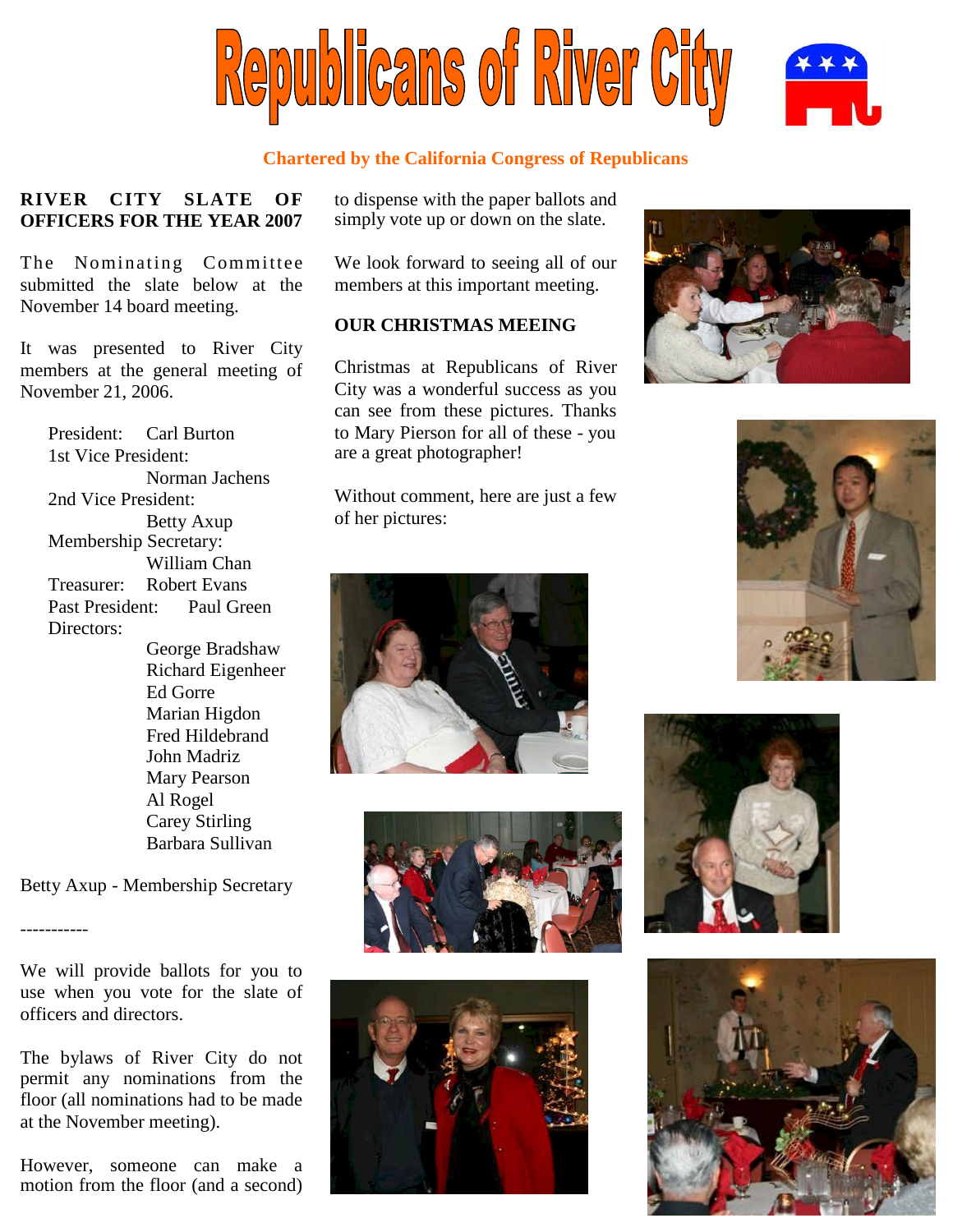# **THE REAGAN YEARS**

**A number of our members attended the California Congress of Republicans state convention in Simi Valley (Jan. 12-14).**

**Simi Valley is the home of the Ronald Reagan Library.**

**We brought home the official documentary of the Reagan Presidency including the address to D-Day veterans, the Challenger astronauts memorial, negotiations with the Soviets, and his address to the citizens of West Berlin where he advised "Mr. Gorbachev" to "tear down" the Berlin Wall. We will show this documentary at our Republicans of River City Meeting on January 16 (instead of our normal speakers program).**



## **THIS IS AN EVENT YOU WILL WANT TO ATTEND!**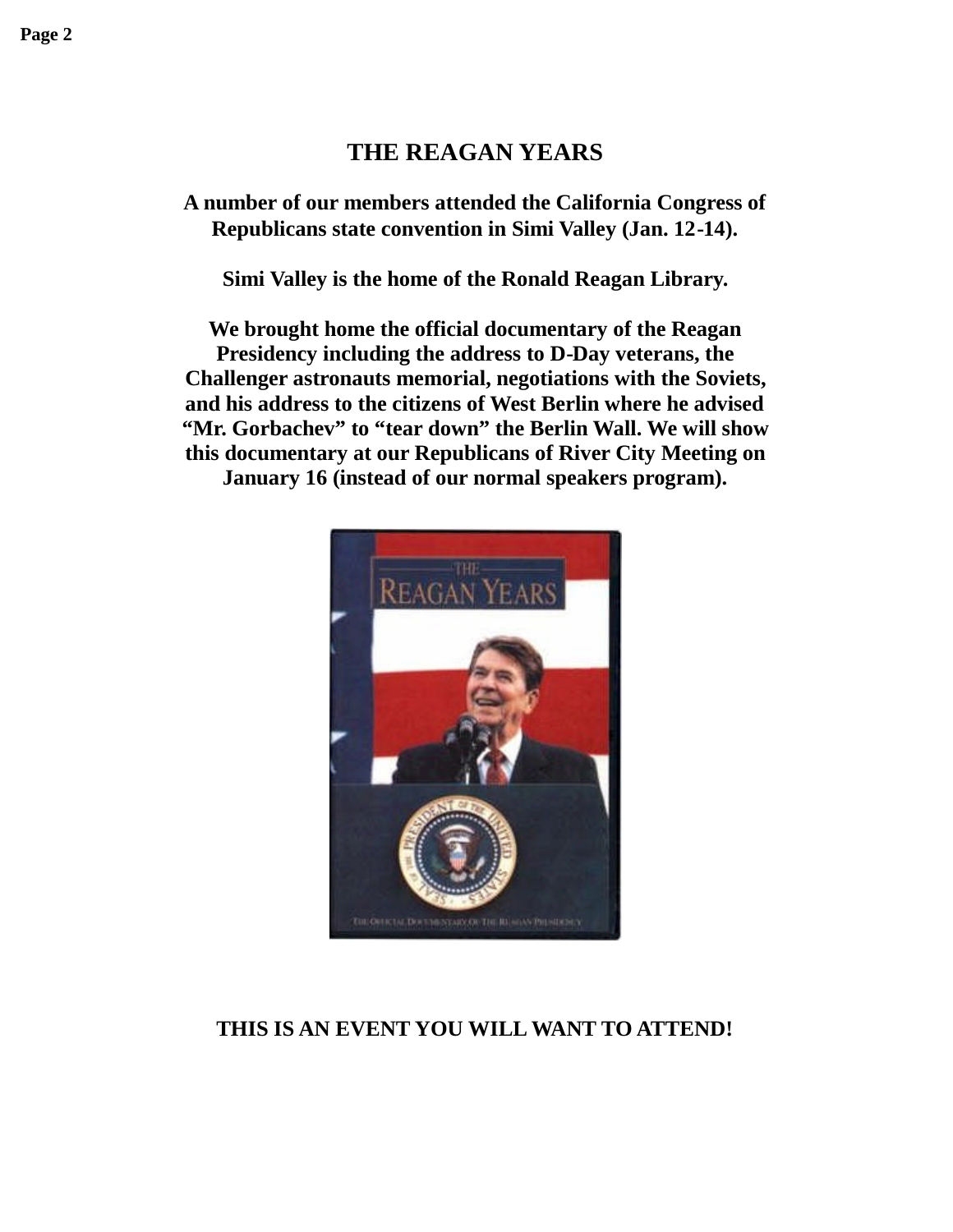

Carl Burton, President

I was thrilled to receive from Governor Schwarzenegger this thank-you card:

### **"To Carl,**

**When I was sworn in as governor, I said, 'There is a massive weight on our shoulders. Alone, I cannot lift it, but together we can.'**

**You have helped me lift that weight. We brought California's economy back, and you played a vital role in my reelection. Here's a token of my appreciation for your heavy lifting, which I give you with my great respect and sincere appreciation."**

### **Signed Arnold**

In addition he sent me a crystal dumbbell ornament for my desk. As soon as I get my desk cleaned off, I

will put it right in front of me. I consider this gift as a reminder to all of us to continue our heavy lifting for all of our Republican candidates.



### **ON THIS DATE IN JANUARY**

January 1, 1863 - Emancipation Proclamation, implementing the Republicans' Confiscation Act of 1862, takes effect.

January 5, 1903 - President Theodore Roosevelt nominates African-American physician William D. Crum as the Collector of Customs, over racist objections from Senate Democrats.

January 10, 1878 - U.S. Senator Aaron Sargent (R-CA) introduces Susan B. Anthony amendment for women's suffrage; Democrat controlled Senate defeated it 4 times before the election of a Republican House and Senate guaranteed its approval in 1919.



7244 Regard Way<br>Sacramento, California 95842<br>916.332.2506 business/fax 916.813.1657 cell samuel\_jones@us.aflac.com

Samuel R. Jones Agent.<br>CA Insurance Literae #0E10314

aflac.com

**(Business) 916-332-2506 or (Cell) 916-813-1657**

**FOR ALL YOUR INSURANCE NEEDS, CALL RRC MEMBER SAMUEL R JONES:**





Carl Burton, President Norman Jachens, 1<sup>st</sup> Vice President George Bradshaw, 2nd Vice President Robert Evans, Treasurer Betty Axup, Membership Secretary Paul Green, Jr., Past President Florin Ciuriuc, Director William Chan, Director Richard Eigenheer, Director Ed Gorre, Director Marion Higdon, Director Fred Hildebrand, Director Richard LaFontaine, Director Marko Mlikotin, Director Mary Pearson, Director Barbara Sullivan, Director



Volume 2007, Issue 1 P. O. Box 1635 Carmichael, CA 95609-1635

Editor: Robert Evans Telephone 359-5741